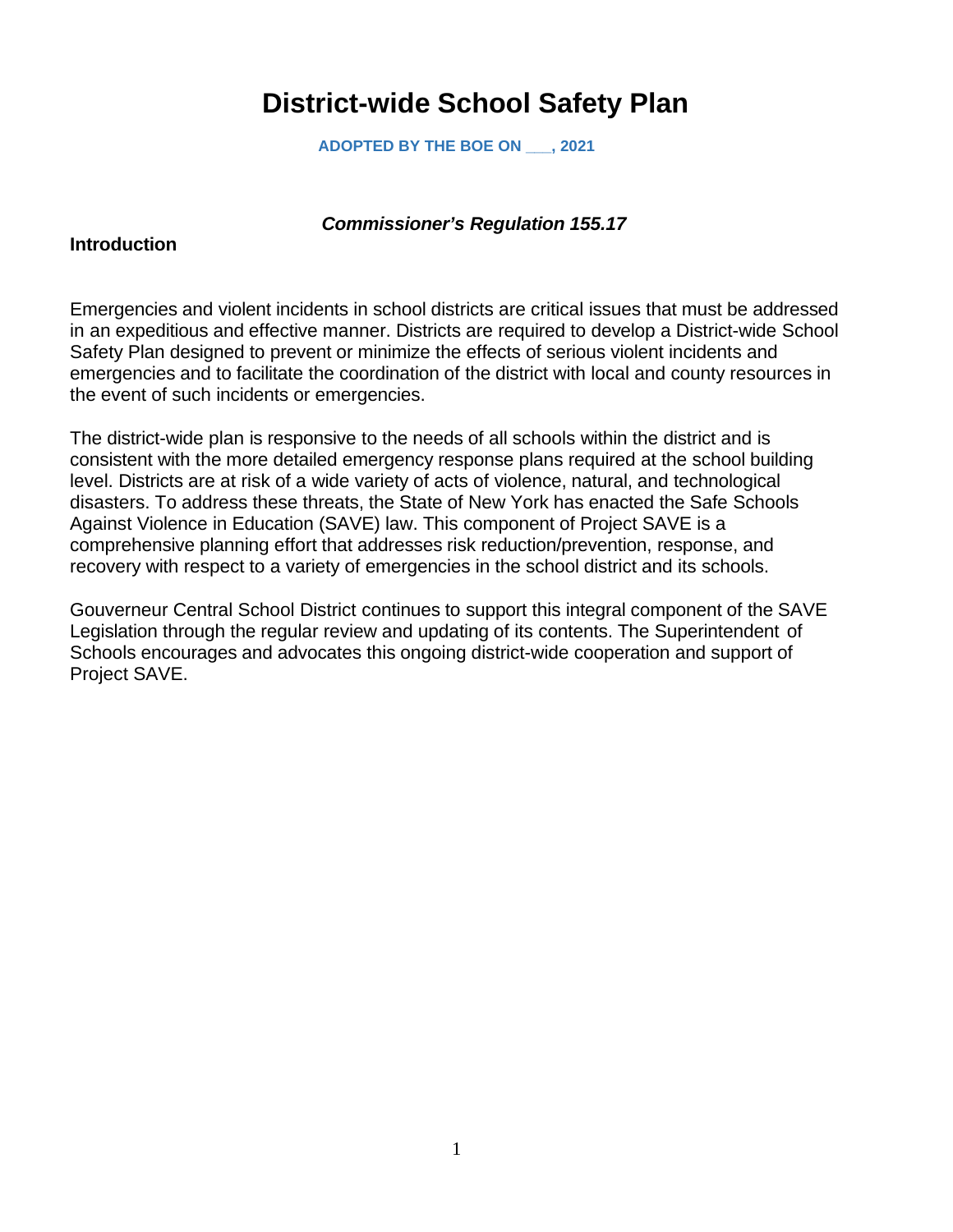# **TABLE OF CONTENTS**

# **SECTION I: GENERAL CONSIDERATIONS AND PLANNING GUIDELINES**

- A. PURPOSE
- B. **IDENTIFICATION OF SAFETY TEAMS**
- C. CONCEPTOFOPERATIONS
- D. PLAN REVIEW AND PUBLIC COMMENT

# **SECTION II: RISK REDUCTION/PREVENTION AND INTERVENTION**

- A. PREVENTION/INTERVENTION STRATEGIES
	- *Program Initiatives*
	- *Training, Drills, and Exercises*
	- *Implementation of School Security*
	- *Vital Educational Agency Information*
- B. EARLY DETECTION OF POTENTIALLY VIOLENT BEHAVIORS
- C. HAZARD IDENTIFICATION
- D. CONSTRUCTION AND CAPITAL PROJECT SAFETY

# **SECTION III: RESPONSE**

- A. NOTIFICATION AND ACTIVATION (INTERNAL AND EXTERNAL COMMUNICATIONS)
- B. SITUATIONAL RESPONSES
	- *Multi-Hazard Response*
	- *Responses to Acts of Violence: Implied or Direct Threats*
	- *Acts of Violence*
	- *Response Protocols*
	- *Arrangements for Obtaining Emergency Assistance from Local Government*
	- *Procedures for Obtaining Advice and Assistance from Local Government Officials*
	- *District Resources Available for Use in an Emergency*
	- *Procedures to Coordinate the Use of School District Resources and Manpower during Emergencies*
	- *Protective Action Options*

# **SECTION IV: RECOVERY**

- A. DISTRICT SUPPORT FOR BUILDINGS
- **B. DISASTER MENTAL HEALTH SERVICES**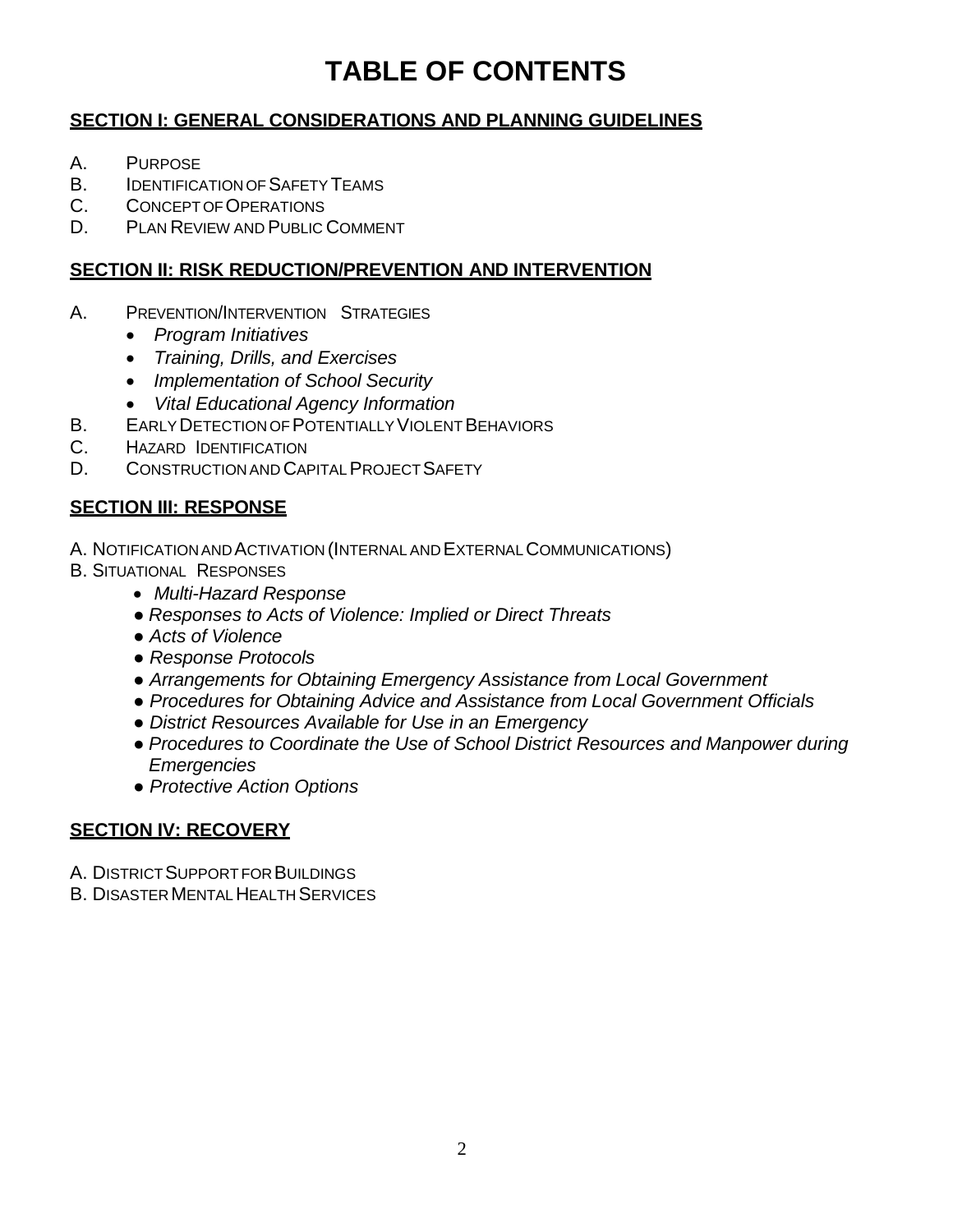# **Section I: General Considerations and Planning Guidelines**

# **A. Purpose**

Gouverneur Central School District-wide School Safety Plan was developed pursuant to Commissioner's Regulation 155.17. At the direction of the Board of Education, the Superintendent created and appointed a District-wide School Safety Team and charged it with the development and maintenance of the District-wide School Safety Plan.

# **B. Identification of Safety Teams**

As referenced in the previous section, Gouverneur Central School District has appointed a Safety Team consisting of, but not limited to, representatives of administrators, school safety personnel, law enforcement, and other personnel. The members of the team and their positions or affiliations are as follows:

#### **Members Name Title**

Harold Simmons Director of Facilities

**Jacquelyn Kelly Community Community District Superintendent SRO Robert Klimowicz Community District Chief Safety Off** District Chief Safety Officer Carol LaSala Director of Financial Affairs Cory Wood **High School Principal** Jessica Sullivan Middle School Principal Charity Zawatski Elementary Principal Kimberly Richards **Director of Special Education** Mike Tyler State Police Law Enforcement Laurina Greenhill Village Police Law Enforcement David Fenlong **Board of Education President** Lisa McGregor Board of Education Vice President Nick Ormasen Board of Education Member Naaman Lowry **Board of Education Member** 

# **C. Concept of Operations**

- General protocols reflected in the District-wide School Safety Plan guide the development and implementation of the Building Safety Plans. The District-wide Safety Plan sets forth the general procedures and protocols to be adhered to at each division and serve as the standard operating procedures.
- In developing the district-wide plan, key internal and external stakeholders were involved in order to garner the best local operational knowledge and the best emergency management and safety expertise in creating and revising the plan. Gouverneur Central School District is an integral part of the community and, as such, it is important that community stakeholders are involved and understand the role of the school district and its relationship to the safety of the community at large.
- In the event of an emergency or violent incident, the initial response to all emergencies at an individual division will be by the Building Emergency Response Team.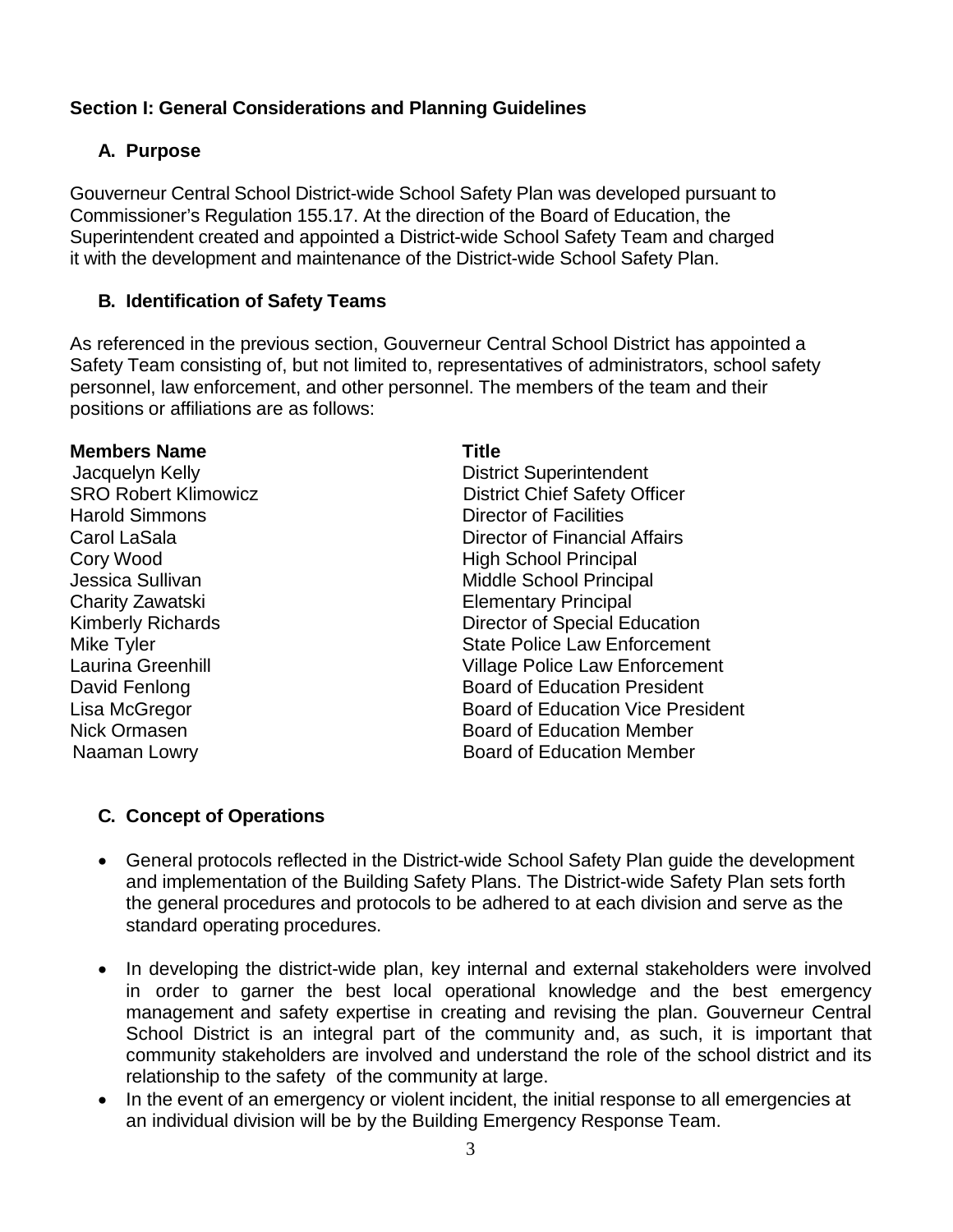• Upon activation of the Building Emergency Response Team, the Superintendent of Schools or his designee will be notified and, where appropriate, local emergency officials will also be notified. Efforts may be supplemented by county and state resources through existing protocols.

# **D. Plan Review and Public Comment**

- Pursuant to Commissioner's Regulation, Section 155.17 (e)(3), this plan will be made available for public comment at least 30 days prior to its adoption. The district-wide plan may be adopted by the School Board only after at least one public hearing that provides for the participation of school personnel, parents, students and any other interested parties. The plan must be formally adopted by the Board.
- Full copies of the District-wide School Safety Plan and any amendments will be submitted to the New York State Education Department within 30 days of adoption. In addition, the Building Safety Plans will be sent to the New York State Police, St. Lawrence County Sheriff's Office and the Gouverneur Police Department.
- This plan will be reviewed periodically during the year and will be maintained by the District-wide Safety Team. The required annual review will be completed on or before July 1st of each year after its adoption by the Board.

# **Section II: Risk Reduction/Prevention and Intervention**

# **A. Prevention/Intervention Strategies**

Initiatives that improve the culture and climate in our schools and improve communication at all levels can substantially enhance our ability to truly prevent any negative event from occurring. Prevention would always be preferred over risk reduction. However, not all such events will be prevented despite our best efforts. Therefore, we must formulate plans to intervene and reduce risk by minimizing the impact of any negative event.

This section will identify specific prevention and risk reduction strategies that have been implemented within Gouverneur Central School District. Many of these components serve as both prevention and risk reduction tools.

# **Program Initiatives**

Gouverneur Central School District recognizes the importance of programs and activities that improve the school climate and communication throughout the school community and that encourages the reporting of potentially dangerous, suspicious or violent behavior. Such efforts serve to improve the security, safety and quality of life for all those in the Gouverneur Central School District community.

The District encourages all divisions to develop strategies that support a positive safe learning environment for students, such as community involvement in the schools, mentoring programs, or adjusting scheduling to minimize potential for conflicts or altercations.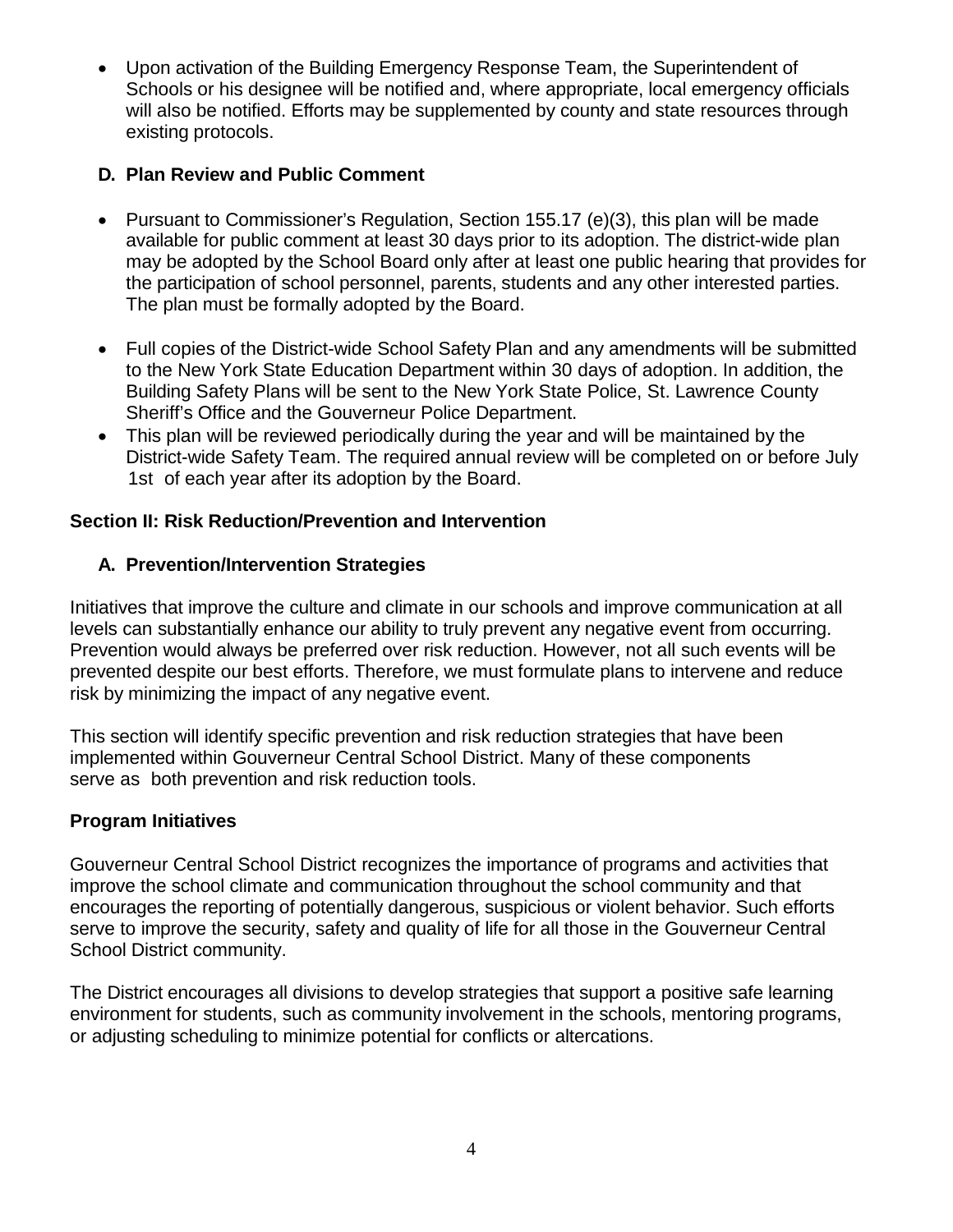# *Training, Drills, and Exercises*

Gouverneur Central School District will ensure that each division conducts drills and exercises to test the components of their respective building-level plan. The use of tabletop exercises to accomplish this task in coordination with local and county emergency response and preparedness officials may be considered when live drills are impractical or not sufficient to meet training goals. Specific drills and training will be conducted for selected response protocols including: Shelter-In-Place; Hold-In-Place, Evacuation, Lockout, and Lockdown.

In addition, Early Dismissal drills will not occur more than 15 minutes earlier than normal dismissal time. Transportation and communication procedures will be included in the test, and parents and guardians will be notified in writing at least one week prior to such drill. The emergency back-up generators and lighting are also tested annually and all systems verified functional without electricity.

# *Implementation of School Security*

# **Appointment of a District Chief Safety Officer**

Gouverneur Central School Board of Education Designates the School Resource Officer, as The District Chief Safety Officer whose duties shall include, but are not limited to:

- ♦ Coordination of communication between school staff, law enforcement, and other first responders
- ♦ Lead the efforts of the district-wide school safety team in the completion and yearly update of the district-wide school safety plan and building-level emergency response plans
- ♦ Ensure staff understands the district-wide school safety plans and building level emergency response plans
- ♦ Assist in selection and implementation of security related technology and procedures
- ♦ Coordinate appropriate safety, security, and emergency training for district and school staff.
- ♦ Ensure the conduct of required evacuation and lock-down drills in all district buildings as required by Education Law section 807

# **Routine Precautions by all staff**

All staff is expected to immediately report to their respective principal any information they have received or observations they have made regarding anything that could possibly impact the safety and security of anyone within the school community.

Note: Staff should always err on the side of safety and share such information each and every time. No detail is too small or inconsequential as individual staff may not be aware of all circumstances surrounding a particular student or concern.

# **Limited Access**

Each division is tasked with implementing this policy while tailoring it to the specific needs of their program. Generally, this means that the fewest exterior doors necessary to maintain normal business will remain unlocked during portions of the regular school day. Those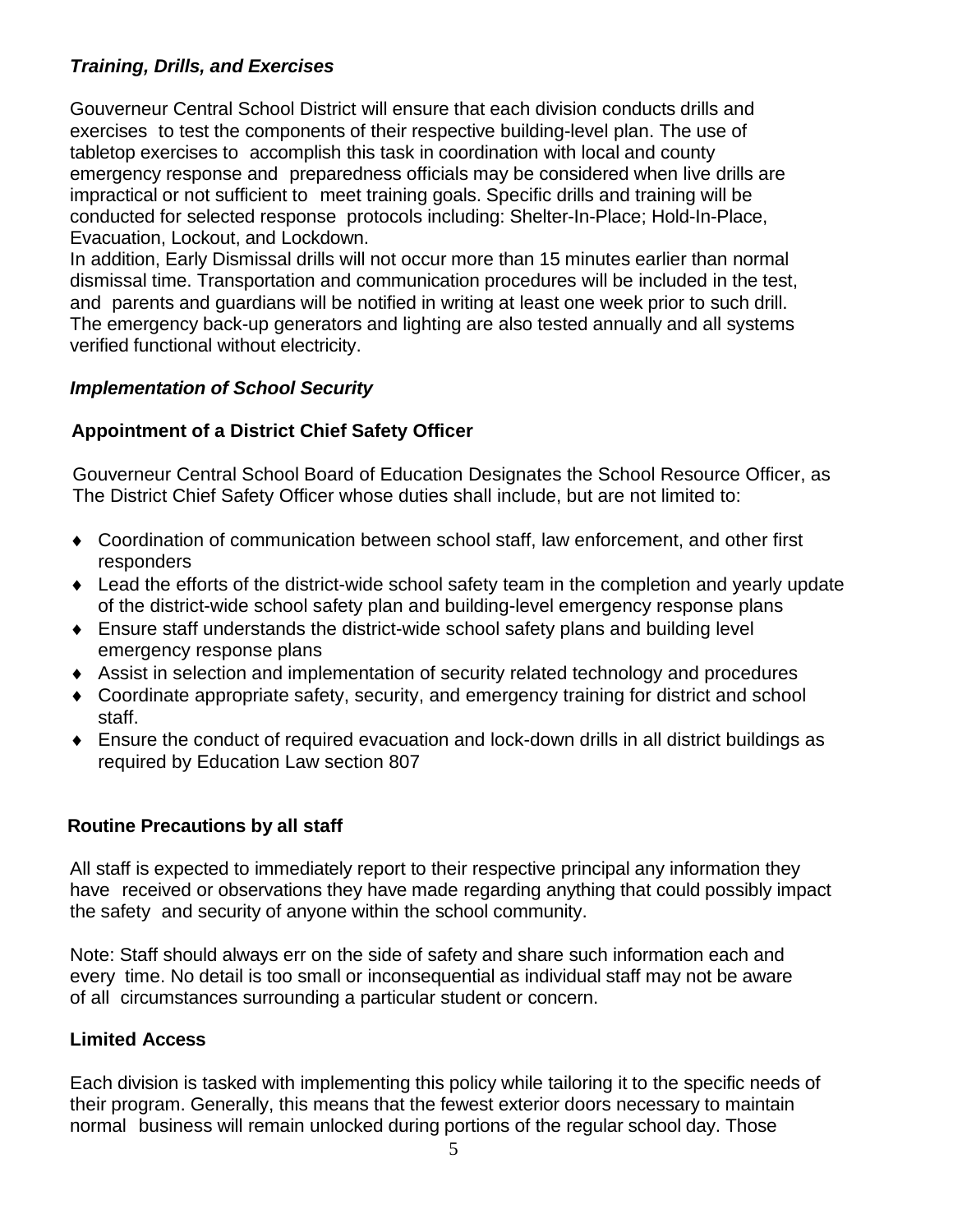doors that may need to remain unlocked during a portion of the school/business day should be monitored in some fashion. All entrances are to be secured shortly after the start of the instructional/business day.

Once secured for the instructional/business day, the divisions may utilize an audio and/or video electronic, visitor access control system at their primary entrances that provides a means for school staff to remotely screen and approve visitors prior to actually granting them access into the building.

The divisions also utilize a keyless entry / electronic access control system allowing specific access (designated days/times, buildings and entrances) to authorized personnel by presenting a programmed proximity identification card to a reading device at those entrances. This system also automatically unlocks and locks specific entrances to accommodate normal arrival, dismissal and after school activity.

### **Staff Photo Identification Badges**

All Gouverneur Central School District employees are issued photo identification badges that are to be **displayed at all times** while on District property to assist visitors, students and staff in identifying employees as well as possible intruders.

# **Visitor policy**

Should an unannounced visitor appear at a classroom, office or be observed in the hallways without proper identification (visitor pass), staff may approach and inquire as to a subject's business or contact their school's main office immediately.

#### **Student Sign-Out Procedures**

Gouverneur Central School District is diligent in ensuring that only those persons authorized to sign-out students are allowed to do so. Staff may also require a photo ID if the requesting party is unknown to them and may contact a parent or guardian for confirmation when deemed appropriate.

#### **Video Surveillance**

A digital video surveillance system is in service at Gouverneur Central School District to assist in monitoring, deterring and recording activity in high use areas, as well as areas of chronic concern or perceived vulnerability.

#### **Fire Alarm**

A fire detection alarm that is linked to a central monitoring station is in service at St. Lawrence- Lewis BOCES. These alarms and fire response procedures are tested regularly and consistent with New York State Education Department regulations.

# **Random Drug Sniffing Canine Search**

Gouverneur Central School District may occasionally conduct canine searches throughout the school year.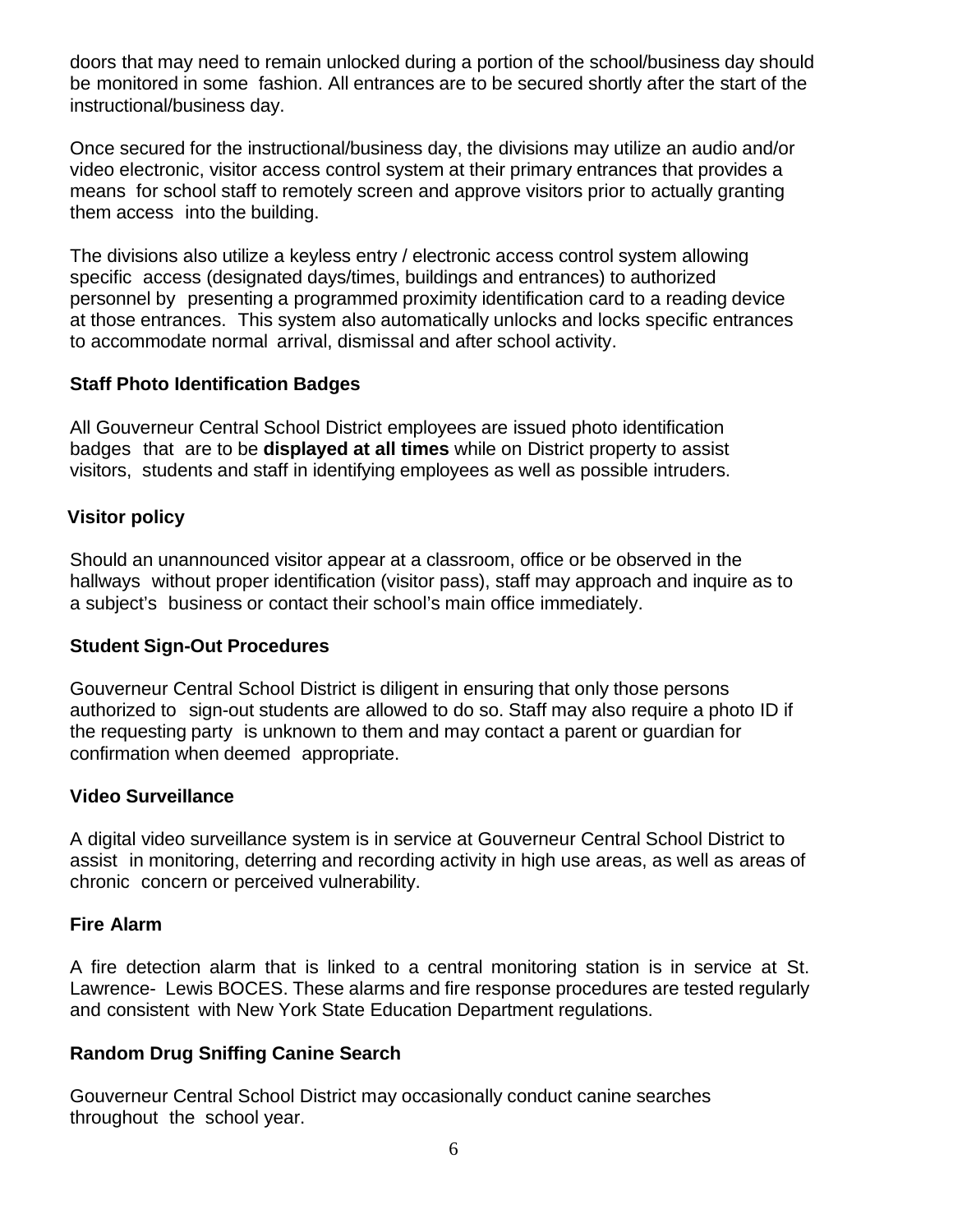# *Vital Educational Agency Information*

The District maintains general information located at St. Lawrence-Lewis BOCES, including information on: school population, number of staff, transportation needs, and the business and home telephone numbers of key officials.

# **B. Early Detection of Potentially Violent Behaviors**

Gouverneur Central School District recognizes the importance of early recognition and intervention into conflicts and potentially violent or threatening behaviors. As such, Gouverneur will ensure that appropriate school violence prevention and intervention training will be incorporated into all phases of staff professional development.

Informative materials regarding the early detection of potentially violent behaviors shall be made available to the school community through various means that may include brochures, newsletters, and the district website.

Students, parents, and all staff are encouraged to share information regarding any student conflicts, threats or troubling behaviors with the appropriate school administrator so that an investigation can commence in a timely fashion if deemed necessary.

This communication may extend beyond Gouverneur Central School District personnel to include members of the District's Safety Team, Law Enforcement, Mental Health Professionals, etc., when deemed appropriate and within existing legal parameters.

# **C. Hazard Identification**

The list of sites of potential emergencies include: Main building, playground areas, properties adjacent to the building, buses, off-site field trips, and the commercial areas adjacent to school property. Each individual Building Health and Safety Team has assessed their own division for any unique hazards and has documented them on their respective Building Safety Plans.

# **D. Construction and Capital Project Safety**

Each division under the direction of the Assistant Superintendent for and the Director of Facilities will take steps to ensure the safety and security of the students and staff during periods of construction. This requirement may include conducting background checks on workers, maintaining sufficient and appropriate emergency egress routes, and notifying building occupants of any changes.

The District Safety Committee, or a subcommittee thereof, may be involved in monitoring safety during construction projects as needed. The Committee may include the Director of Facilities, Health & Safety Office, Assistant Superintendent for Instruction, Principals, architect, construction manager, and contractors.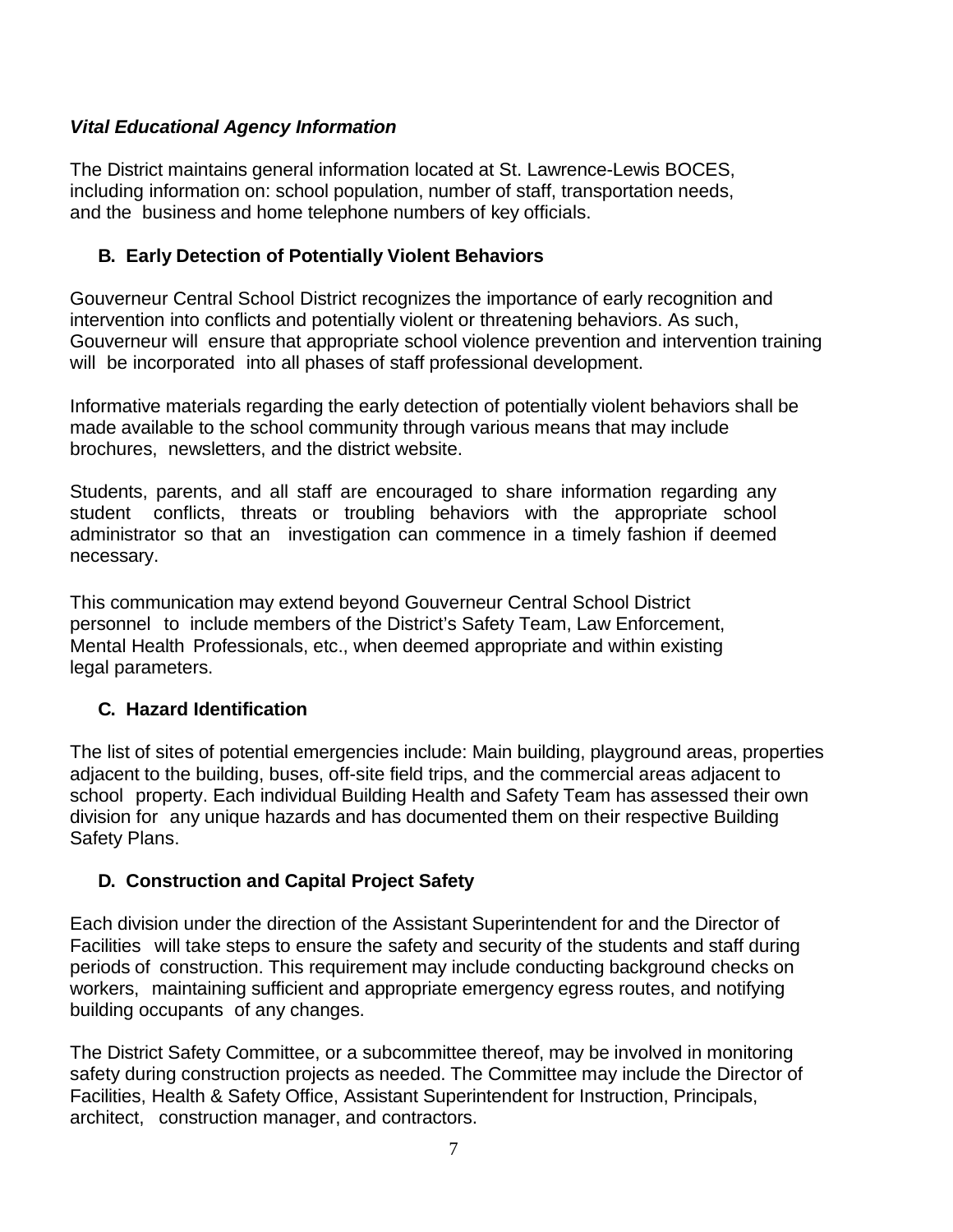The Committee will hold additional meetings as needed to review issues and address complaints related to health and safety resulting from the construction project.

# **Section III: Response**

# **A. Notification and Activation (Internal and External Communications)**

Incident Commanders are authorized to and will initiate contact with the appropriate law enforcement officials in the event of a violent incident. Gouverneur Central maintains a list of local law enforcement agencies, and the designation of the individual who is authorized to contact the law enforcement agencies.

The methods used for notifications of a disaster or an act of violence include the following possible forms of communication: St. Lawrence County Emergency Services, telephone, email, portable radio system, NOAA weather radio, Gouverneur Central School District website, intercom or PA system, local media, and others as appropriate or necessary.

The plans may specify that in the event of an emergency, or impending emergency Gouverneur Central will notify all principals/designees within the complex to take the appropriate action.

Gouverneur Central School District may utilize the resources of the St. Lawrence County Emergency 911 Center to contact parents, guardians or persons in parental relation to the students in the event of a violent incident or an early dismissal. Gouverneur Central School District may also use local media in some instances or post information on the District website.

# **B. Situational Responses**

# *Multi-Hazard Response*

In the event of a catastrophic emergency (fire, building collapse, etc.) the evacuation of the building and the preservation of life is the only consideration. It is anticipated that specific procedures outlined in this document, particularly as they relate to notifications, line of authority, etc., and may be violated in cases involving catastrophic emergencies.

There are many variables that could impact the manner in which the Building Emergency Response Team responds to a particular occurrence. These variables could include: time of day, weather, age of students, and location of students, anticipated response time of emergency responders, availability of support personnel, and availability of transportation. Specific emergency situations are identified and standard response procedures are detailed in the Building-level Emergency Response Plans; however, given the aforementioned variables, it is impractical to try and map out the specific steps to take for every conceivable scenario. It is more practical to focus on just a few critical decisions that need to be made in every emergency pursuant to our primary goal of preventing injury and loss of life.

The Superintendent is designated as the person in charge – the **Incident Commander** – during the initial response to any emergency at Gouverneur Central. The Superintendent will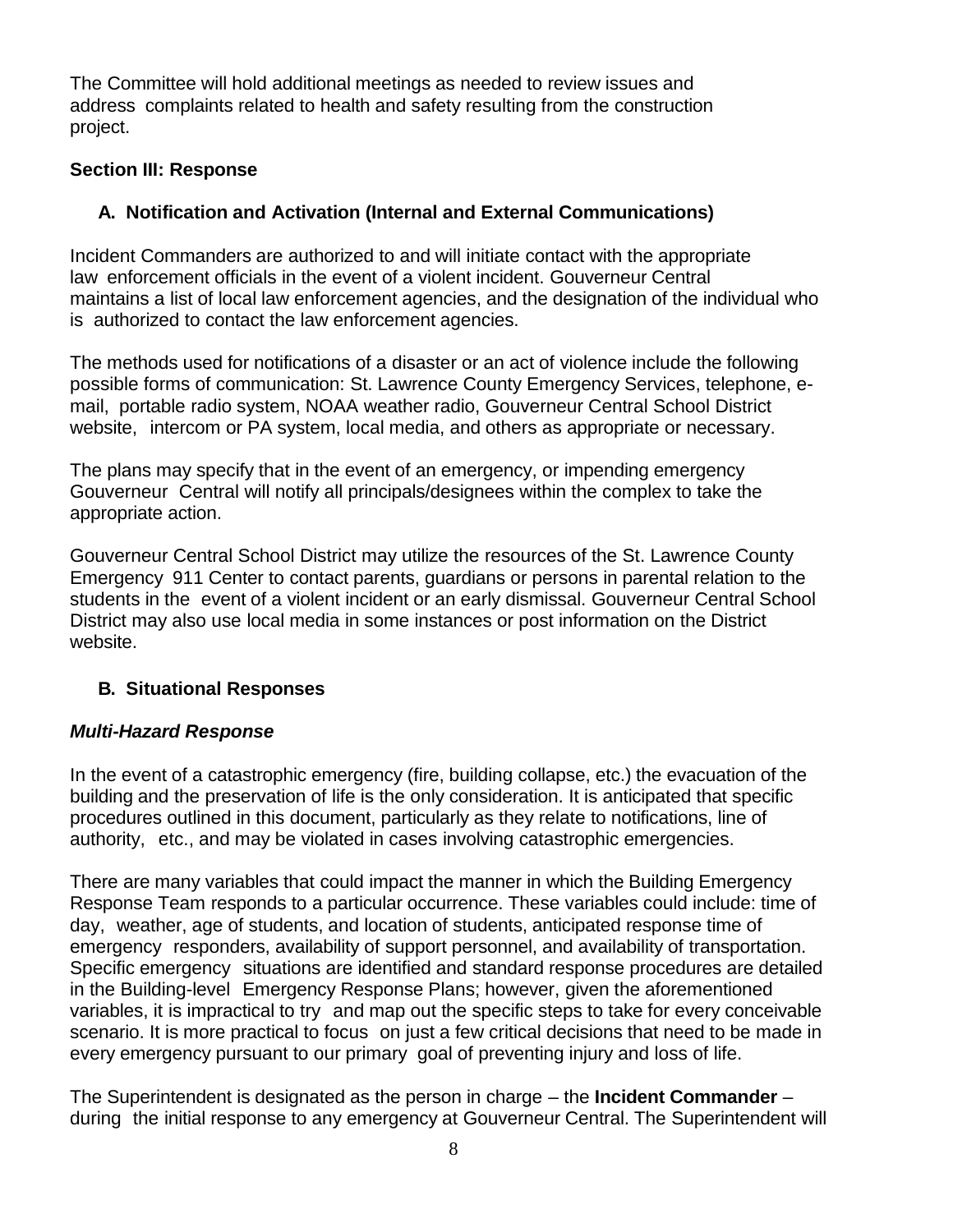provide leadership, organize activities and disseminate information with the assistance of the Building Emergency Response Team and the District Emergency Response Team, if needed. If the Superintendent is unavailable or not on site, the **Designated Alternate** will act in their absence with the same authority and responsibility.

In most instances where this level of school response is warranted, Gouverneur Central School District will be seeking assistance from outside emergency responders in resolving the situation. As such, the immediate objective is generally to **contain and manage** the incident until the emergency responders arrive on scene.

Procedures for obtaining advice and assistance from local government officials including the county or city officials responsible for implementation of Article 2-B of the Executive Law. By contacting St. Lawrence County 9-1-1, the system for coordinating the delivery of assistance from both the county and local agencies will be activated.

Each Building-level Emergency Response Plan includes procedures and actions that will be implemented in the event of the occurrence of a hazardous event. Such plans are not available to the public, nor are they to be included in the District-level Safety Plan.

# *Responses to Acts of Violence: Implied or Direct Threats*

Gouverneur Central School District policies and procedures for responding to implied or direct threats of violence by students, teachers, other school personnel and visitors to the school will be included in the Building-level Safety Plans. The following types of procedure(s) may be used by Gouverneur Central:

- ◆ Use of staff trained in de-escalation or other strategies to diffuse the situation.
- ◆ Inform Building Principal of implied or direct threat.
- ◆ Determine level of threat with Superintendent/Designee.
- ◆ Contact appropriate law enforcement agency, if necessary.
- ◆ Monitor situation, adjust response as appropriate, and include the possible use of the Emergency Response Team.

# *Acts of Violence*

Gouverneur Central School District policies and procedures for responding to acts of violence by students, teachers, other personnel and visitors to Gouverneur Central School District will be included in the Building-level Safety Plans. The following types of procedure(s) could be used by Gouverneur:

- ◆ Determine level of threat with Superintendent/Designee.
- ◆ If the situation warrants, isolate the immediate area and evacuate if appropriate.
- ◆ Inform Building Principal/Assistant Superintendent(s)/ Superintendent
- ◆ If necessary, initiate lockdown procedure, and contact appropriate law enforcement agency.
- ◆ Monitor situation; adjust response as appropriate; if necessary, initiate early dismissal, sheltering or evacuation procedures.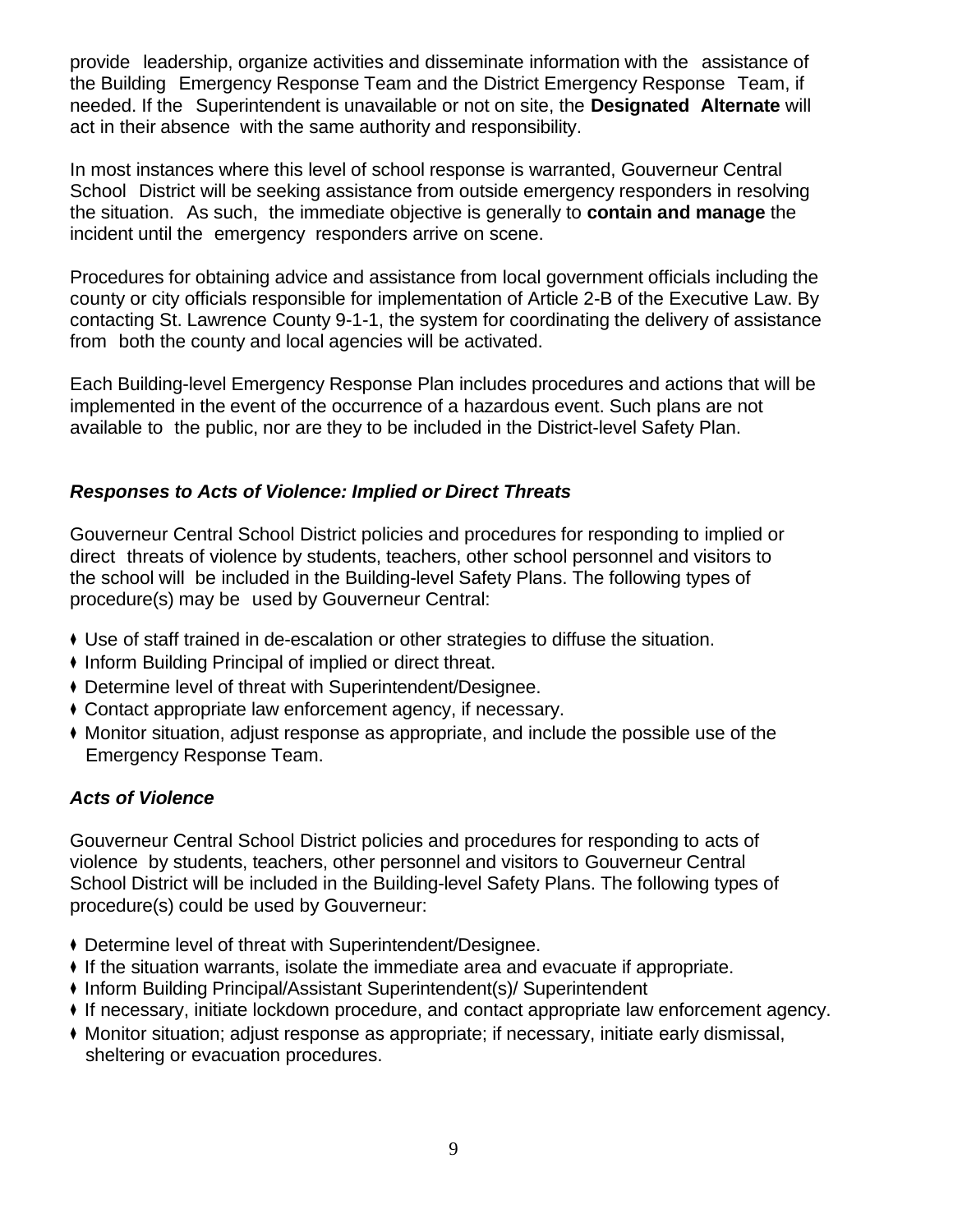### *Response Protocols*

Gouverneur Central School District selection of appropriate responses to emergencies, including protocols for responding to bomb threats, hostage takings, intrusions and kidnappings will be included in the Building-level Safety Plans. The following possible protocols are provided as examples:

- ◆ Identification of decision-makers
- ◆ Plans to safeguard students and staff
- ◆ Procedures to provide transportation, if necessary
- ◆ Procedures to notify parents
- ◆ Procedures to notify media
- ◆ Debriefing procedures

# *Arrangements for Obtaining Emergency Assistance from Local Government*

Arrangements for obtaining assistance during emergencies from emergency services organizations and local government agencies include contacting 9-1-1 immediately. Additional support can be obtained by contacting the Sheriff, Village Police Department Chief, the Gouverneur Fire Department Chief, the Gouverneur Village and Town Supervisors, and St. Lawrence County Emergency Services.

# *Procedures for Obtaining Advice and Assistance from Local Government Officials*

◆ See above

# *Resources Available for Use in an Emergency*

Gouverneur Central School District resources which may be available during an emergency include all of our facilities at the campus and other vehicles and trucks. We can also contact the Village and Town Highway Department for access to heavy equipment and other resources.

#### *Procedures to Coordinate the Use of Resources and Manpower during Emergencies*

Gouverneur Central School District will use the Incident Command System to coordinate the use of resources and manpower during emergencies.

#### *Protective Action Options*

Plans for taking the following actions in response to an emergency where appropriate will be included in Building-level Emergency Response Plans: school cancellation, early dismissal, evacuation, shelter in place, hold in place, lockout, and lockdown.

# **Section IV: Recovery**

# **A. District Support for Buildings**

After an incident, the Crisis Plan will be initiated by the appropriate level emergency response team. Necessary resources will be deployed in order to support the Emergency Response